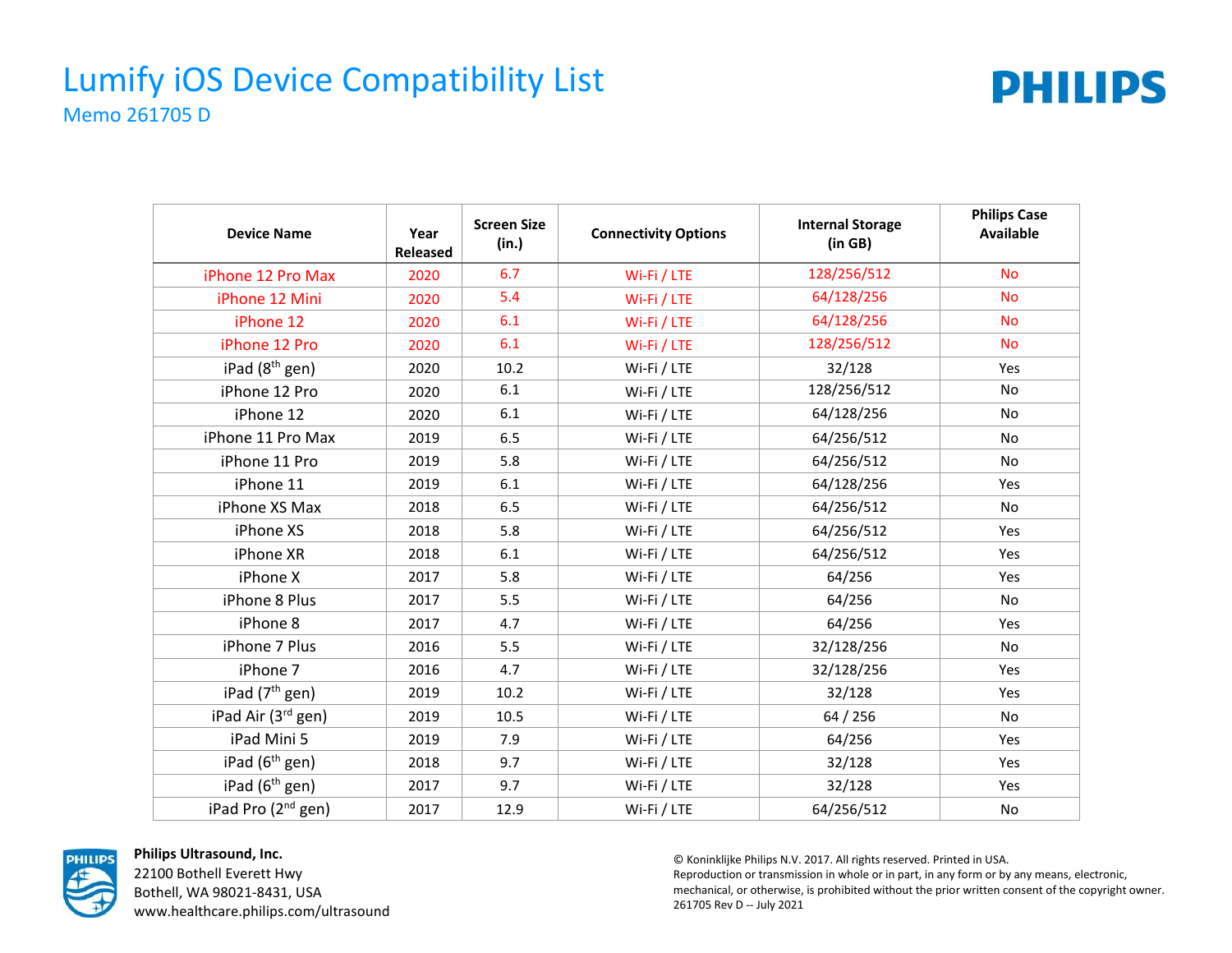# Lumify iOS Device Compatibility List Memo 261705 D



iPad Pro (2nd gen) 2017 10.5 Wi-Fi / LTE 64/256/512 No

# Supported Devices\*

Please note that Reacts tele-ultrasound solution is not available on Lumify when using the above iOS devices. All iOS devices currently compatible require use of Lumify Power Module and utilize USB-C transducer cables and will all continuously scan for 2 to 2.5 hrs.

Devices on the supported list satisfy all of the following criteria: 1. Passed software testing on the latest Lumify software, 2. Passed Philips hardware testing, 3. Is readily available from the device manufacturer.

Philips cannot test every device available on the market, so this list represents a range of devices to satisfy a variety of user needs with respect to form factor, price, battery life and connectivity options.

Devices new to this list are in red



**Philips Ultrasound, Inc.** 22100 Bothell Everett Hwy Bothell, WA 98021-8431, USA www.healthcare.philips.com/ultrasound

© Koninklijke Philips N.V. 2017. All rights reserved. Printed in USA. Reproduction or transmission in whole or in part, in any form or by any means, electronic, mechanical, or otherwise, is prohibited without the prior written consent of the copyright owner. 261705 Rev D -- July 2021